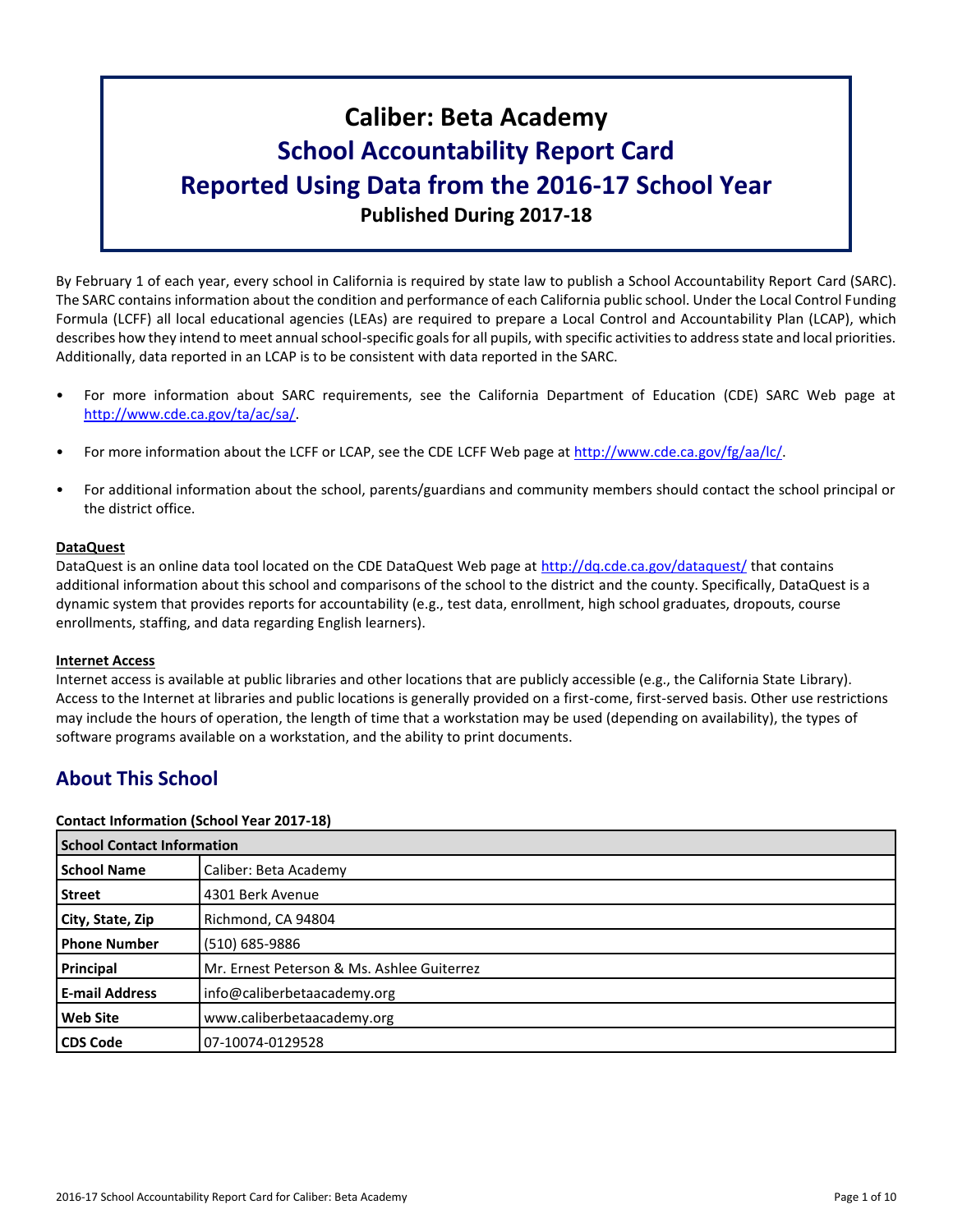| <b>District Contact Information</b> |                                      |  |  |
|-------------------------------------|--------------------------------------|--|--|
| <b>District Name</b>                | Caliber: Beta Academy                |  |  |
| <b>I</b> Phone Number               | (510) 685-9886                       |  |  |
| Superintendent                      | Jennifer Moses, CEO, Caliber Schools |  |  |
| <b>E-mail Address</b>               | info@caliberbetaacademy.org          |  |  |
| Web Site                            | www.caliberbetaacademy.org           |  |  |

#### **School Description and Mission Statement (School Year 2017-18)**

Description: Caliber Schools are free, public, non-selective charter schools offering a rigorous, personalized, college preparatory education for Bay Area students. Caliber: Beta Academy, which opened in August 2014, currently serves approximately 790 K-8 students at our campus in Richmond, CA.

Mission: Our mission is to provide students with a challenging, engaging, and personalized education that equips them with the knowledge, character, and skills they will need to succeed in competitive colleges, careers, and communities. We believe every child can succeed in college and life if they are given the opportunity. Unfortunately, too many students never get this chance. The American education system is failing students in under-resourced communities. Students in many districts graduate high school without the essential skills or knowledge they need to succeed in college and beyond. In contrast, Caliber Schools provides a free, safe, personalized, high quality education that includes a robust academic program. We teach critical life skills such as conflict resolution and goal setting. All Caliber students participate in our daily coding, robotics, and engineering program, as well as a rigorous writing program. We prepare all of our students to graduate from a four-year college without remediation.

We achieve this mission through 9 core components of our educational model:

- Personalized learning
- Project-based science and social studies
- Blended English and Math
- Collaboration in grade teams
- Emotional intelligence
- Daily writing
- **Enrichment**
- Computer coding and computational thinking

Read more about each of these here: http://www.caliberschools.org/how-were-different.html

| Student Enrollment by Grade Level (School Year 2016-17) |  |  |  |
|---------------------------------------------------------|--|--|--|
|---------------------------------------------------------|--|--|--|

| Grade<br>Level          | <b>Number of</b><br><b>Students</b> |
|-------------------------|-------------------------------------|
| Kindergarten            | 91                                  |
| Grade 1                 | 92                                  |
| Grade 2                 | 92                                  |
| Grade 3                 | 92                                  |
| Grade 4                 | 94                                  |
| Grade 5                 | 92                                  |
| <b>Grade 6</b>          | 43                                  |
| Grade 7                 | 83                                  |
| Grade 8                 | 76                                  |
| <b>Total Enrollment</b> | 755                                 |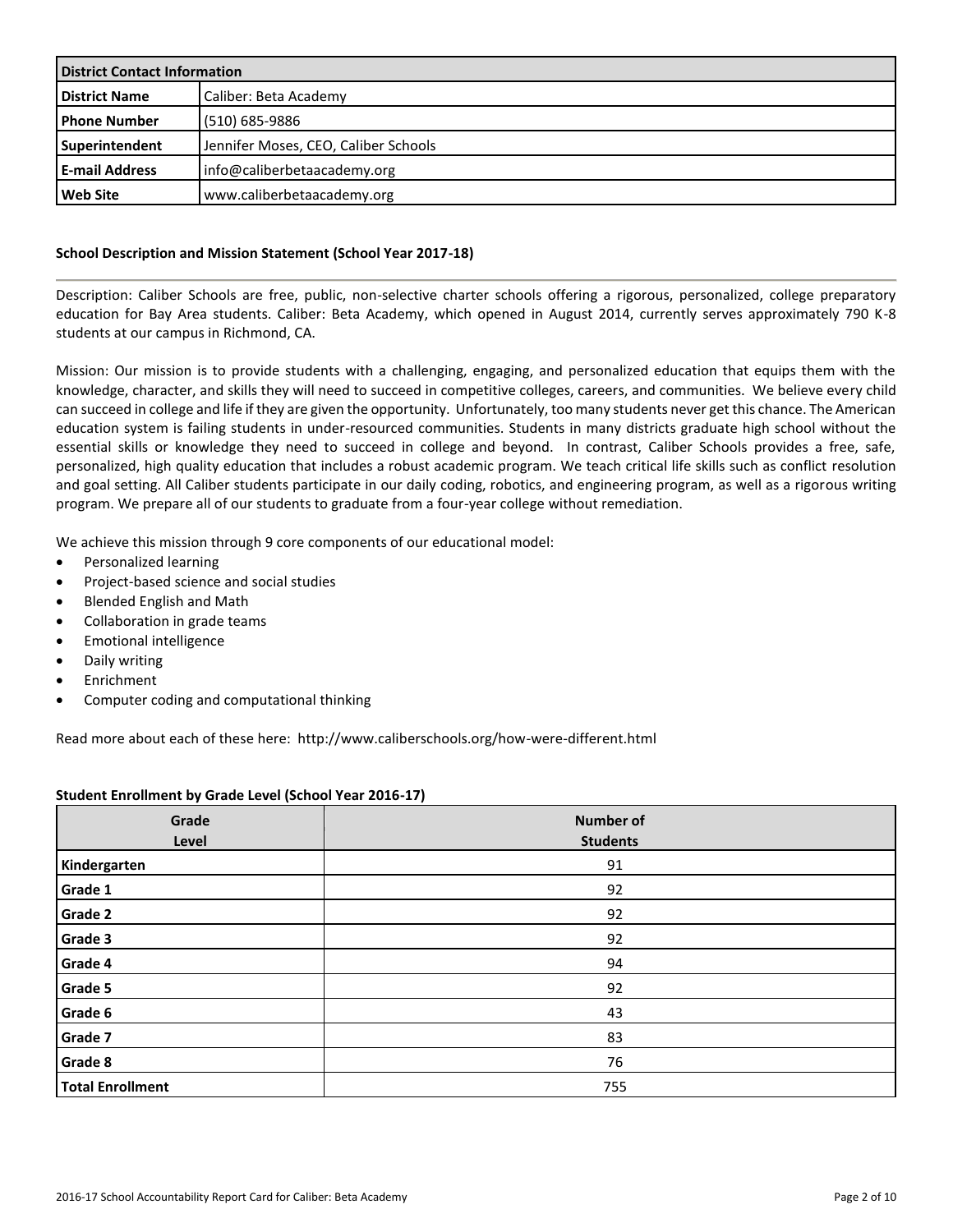#### **Student Enrollment by Group (School Year 2016-17)**

| <b>Student</b><br>Group                | <b>Percent of</b><br><b>Total Enrollment</b> |
|----------------------------------------|----------------------------------------------|
| <b>Black or African American</b>       | 11.9                                         |
| American Indian or Alaska Native       | 0                                            |
| Asian                                  | 2.1                                          |
| <b>Filipino</b>                        | 1.2                                          |
| <b>Hispanic or Latino</b>              | 79.3                                         |
| Native Hawaiian or Pacific Islander    | 0.4                                          |
| White                                  | 2.6                                          |
| <b>Two or More Races</b>               | 0.8                                          |
| <b>Socioeconomically Disadvantaged</b> | 87.8                                         |
| <b>English Learners</b>                | 35.9                                         |
| <b>Students with Disabilities</b>      | 10.6                                         |
| <b>Foster Youth</b>                    | 0.7                                          |

# **A. Conditions of Learning**

### **State Priority: Basic**

The SARC provides the following information relevant to the State priority: Basic (Priority 1):

- Degree to which teachers are appropriately assigned and fully credentialed in the subject area and for the pupils they are teaching;
- Pupils have access to standards-aligned instructional materials; and
- School facilities are maintained in good repair.

#### **Teacher Credentials**

|                                                                    |         | <b>District</b> |         |         |
|--------------------------------------------------------------------|---------|-----------------|---------|---------|
| <b>Teachers</b>                                                    | 2015-16 | 2016-17         | 2017-18 | 2017-18 |
| With Full Credential                                               | 29      | 24              | 36      | 36      |
| Without Full Credential                                            | 4       |                 | 12      | 12      |
| Teaching Outside Subject Area of Competence (with full credential) |         |                 |         |         |

#### **Teacher Misassignments and Vacant Teacher Positions**

| <b>Indicator</b>                                      | 2015-16 | 2016-17 | 2017-18 |
|-------------------------------------------------------|---------|---------|---------|
| <b>Misassignments of Teachers of English Learners</b> |         |         |         |
| <b>Total Teacher Misassignments *</b>                 |         |         |         |
| Vacant Teacher Positions                              |         |         |         |

Note: "Misassignments" refers to the number of positions filled by teachers who lack legal authorization to teach that grade level, subject area, student group, etc.

\* Total Teacher Misassignments includes the number of Misassignments of Teachers of English Learners.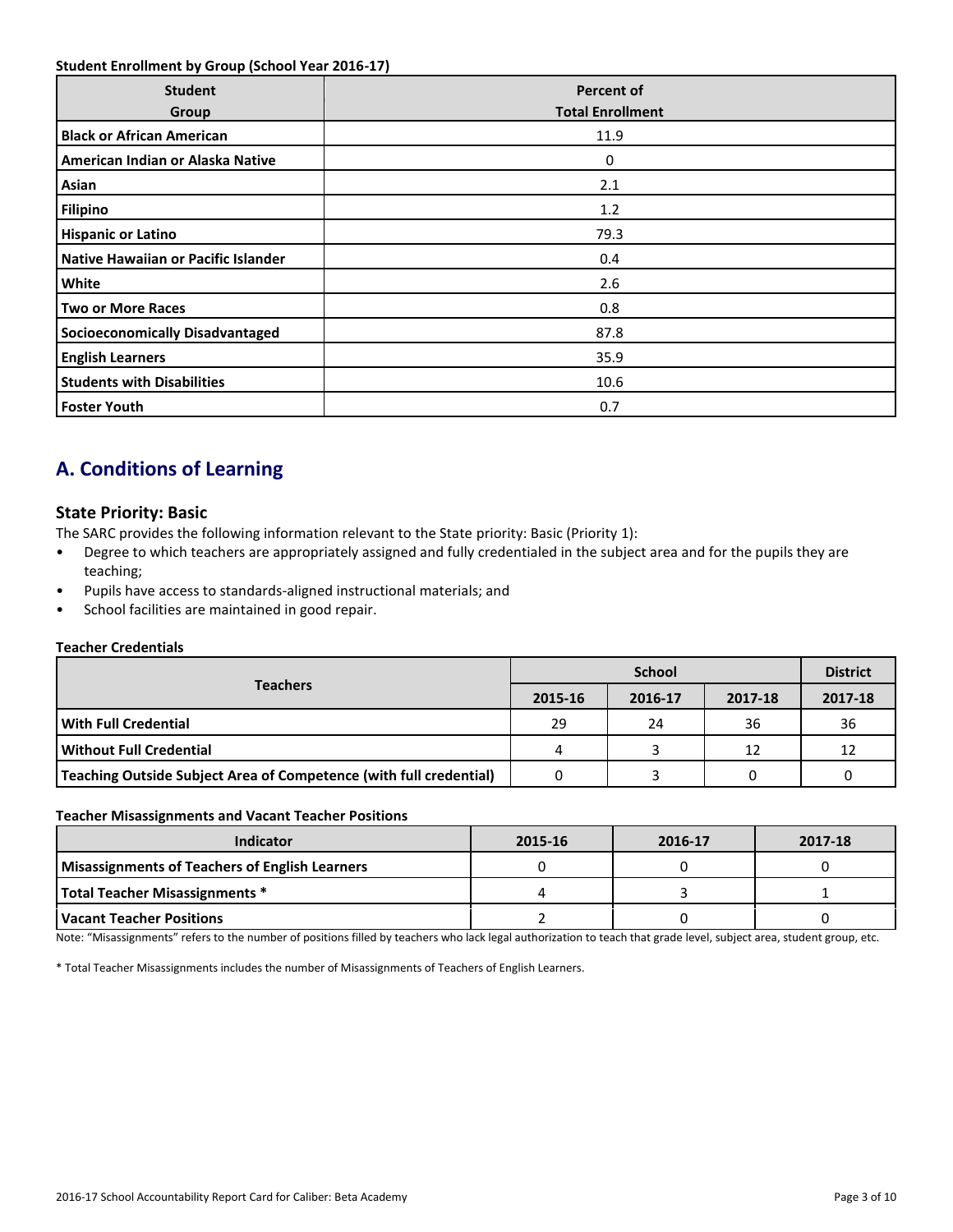#### **Quality, Currency, Availability of Textbooks and Instructional Materials (School Year 2017-18)**

#### **Year and month in which data were collected:** December 2016

Caliber's curriculum relies heavily on the use of adaptive instructional software instead of traditional textbooks. As a result, the materials reported here include many software tools that we use in different areas of our curriculum. In addition to the many instructional benefits of using software such as this (e.g., permitting highly personalized instruction), the school also benefits because the software is automatically updated over time, and is easily available to all students. As a result, all students have access to the most recent versions at all times.

| Subject                           | <b>Textbooks and Instructional Materials/</b><br><b>Year of Adoption</b>                                                                                                                                                             | From<br><b>Most Recent</b><br><b>Adoption?</b> | <b>Percent of Students</b><br><b>Lacking Own</b><br><b>Assigned Copy</b> |
|-----------------------------------|--------------------------------------------------------------------------------------------------------------------------------------------------------------------------------------------------------------------------------------|------------------------------------------------|--------------------------------------------------------------------------|
| <b>Reading/Language Arts</b>      | i-Ready<br>ThinkCerca<br>Newsela<br>Units of Study in Opinion, Information, and Narrative<br>Writing<br>Reading A-Z<br>Razz Kids<br>Novel Units by grade<br><b>Scholastic Leveled Readers</b><br>Leveled Literacy Intervention (LLI) | Yes                                            | 0.0                                                                      |
| <b>Mathematics</b>                | i-Ready<br>Zearn<br><b>Ten Marks</b><br>Khan Academy<br>Zeal<br>Dreambox<br>Plickers                                                                                                                                                 | Yes                                            | 0.0                                                                      |
| <b>Science</b>                    | <b>FOSS kits</b><br><b>Mystery Science</b>                                                                                                                                                                                           | Yes                                            | 0.0                                                                      |
| <b>History-Social Science</b>     | <b>DBQs</b>                                                                                                                                                                                                                          | Yes                                            | 0.0                                                                      |
| Health                            | Planned parenthood partnership                                                                                                                                                                                                       |                                                | 0.0                                                                      |
| <b>Visual and Performing Arts</b> | Art in Action                                                                                                                                                                                                                        | Yes                                            | 0.0                                                                      |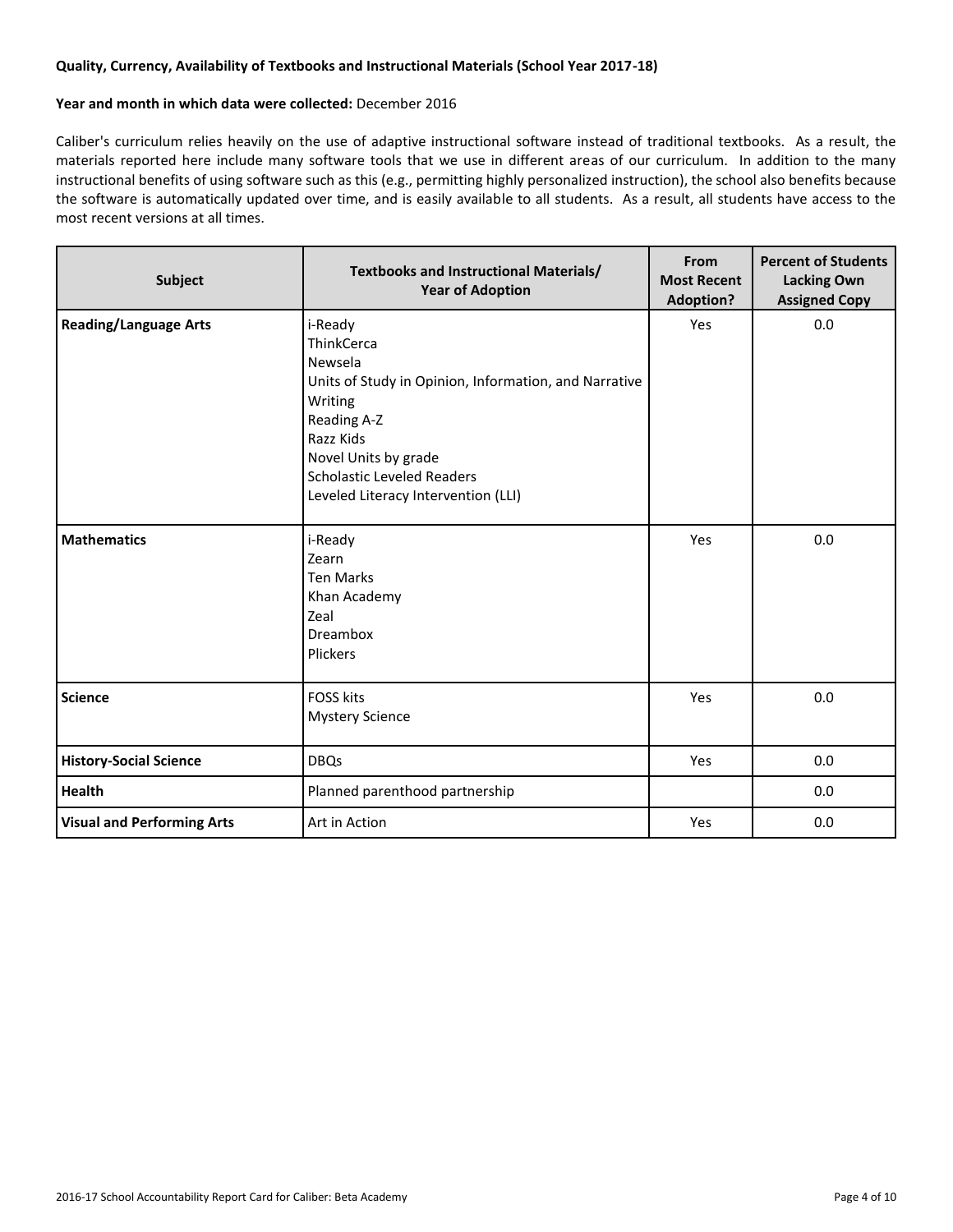#### **School Facility Conditions and Planned Improvements (Most Recent Year)**

Caliber: Beta Academy works in close cooperation with the West Contra Costa Unified School District (WCCUSD) to provide a facility that is safe and clean.

WCCUSD has provided the facility to Caliber: Beta Academy under Prop. 39 and is responsible for the facility. Personnel at the District are aware of the issues identified from the September 2015 FIT survey noted below, and are developing a plan for addressing them.

Caliber maintains responsibility for ensuring the day-to-day cleanliness of the facility. The school custodial staff carries out daily cleaning schedules to ensure a clean and safe school.

#### **School Facility Good Repair Status (Most Recent Year)**

Using the **most recently collected** FIT data (or equivalent), provide the following:

- Determination of repair status for systems listed
- Description of any needed maintenance to ensure good repair
- The year and month in which the data were collected
- The overall rating

| <b>School Facility Good Repair Status (Most Recent Year)</b><br>Year and month of the most recent FIT report: September 30, 2015 |                      |                      |  |                                                                                                                                                                          |  |  |
|----------------------------------------------------------------------------------------------------------------------------------|----------------------|----------------------|--|--------------------------------------------------------------------------------------------------------------------------------------------------------------------------|--|--|
|                                                                                                                                  |                      | <b>Repair Status</b> |  | <b>Repair Needed and</b>                                                                                                                                                 |  |  |
| <b>System Inspected</b>                                                                                                          | Fair<br>Poor<br>Good |                      |  | <b>Action Taken or Planned</b>                                                                                                                                           |  |  |
| Systems: Gas Leaks, Mechanical/HVAC,<br>Sewer                                                                                    |                      | X                    |  | The September 2015 FIT survey noted that the A/C<br>is not working in a number of portables. WCCUSD<br>is aware of the issue and is in the process of making<br>repairs. |  |  |
| <b>Interior: Interior Surfaces</b>                                                                                               | X                    |                      |  | No actions noted on FIT survey.                                                                                                                                          |  |  |
| <b>Cleanliness: Overall Cleanliness, Pest/</b><br>Vermin Infestation                                                             | X                    |                      |  | No actions noted on FIT survey.                                                                                                                                          |  |  |
| <b>Electrical: Electrical</b>                                                                                                    |                      | X                    |  | The September 2015 FIT survey noted that the<br>school bell system had been intentionally<br>disconnected.                                                               |  |  |
| Restrooms/Fountains: Restrooms, Sinks/<br><b>Fountains</b>                                                                       | X                    |                      |  | The September 2015 FIT survey noted that one<br>toilet overflows.                                                                                                        |  |  |
| Safety: Fire Safety, Hazardous Materials                                                                                         | X                    |                      |  | No actions noted on FIT survey.                                                                                                                                          |  |  |
| <b>Structural: Structural Damage, Roofs</b>                                                                                      | X                    |                      |  | No actions noted on FIT survey.                                                                                                                                          |  |  |
| External: Playground/School Grounds,<br>Windows/Doors/Gates/Fences                                                               | X                    |                      |  | The September 2015 FIT survey noted that holes<br>were missing on the playground for tetherball<br>poles. The poles have since been installed.                           |  |  |

#### **Overall Facility Rating (Most Recent Year)**

| Year and month of the most recent FIT report: September 30, 2015 |           |      |  |      |  |  |  |
|------------------------------------------------------------------|-----------|------|--|------|--|--|--|
|                                                                  | Exemplary | Good |  | Poor |  |  |  |
| <b>Overall Rating</b>                                            |           |      |  |      |  |  |  |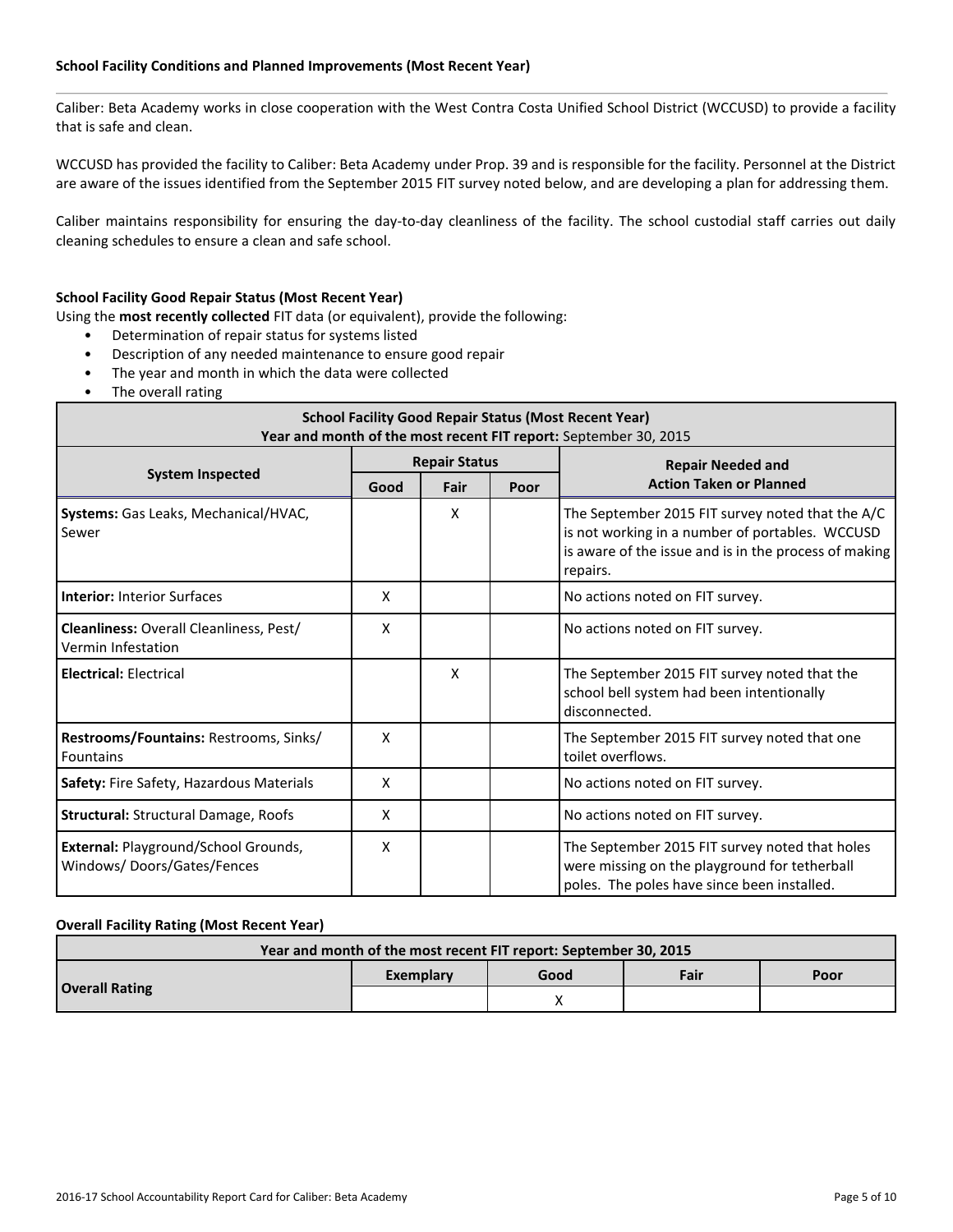# **B. Pupil Outcomes**

### **State Priority: Pupil Achievement**

The SARC provides the following information relevant to the State priority: Pupil Achievement (Priority 4):

- **Statewide assessments** (i.e., California Assessment of Student Performance and Progress [CAASPP] System, which includes the Smarter Balanced Summative Assessments for students in the general education population and the California Alternate Assessments [CAAs] for English language arts/literacy [ELA] and mathematics given in grades three through eight and grade eleven. Only eligible students may participate in the administration of the CAAs. CAAs items are aligned with alternate achievement standards, which are linked with the Common Core State Standards [CCSS] for students with the most significant cognitive disabilities); and
- The percentage of students who have successfully completed courses that satisfy the requirements for entrance to the University of California and the California State University, or career technical education sequences or programs of study.

#### **CAASPP Test Results in English Language Arts/Literacy (ELA) and Mathematics for All Students Grades Three through Eight and Grade Eleven**

|                                                                      | Percent of Students Meeting or Exceeding the State Standards<br>$\left(\text{grades }3 - 8 \text{ and } 11\right)$ |         |                 |         |              |         |  |
|----------------------------------------------------------------------|--------------------------------------------------------------------------------------------------------------------|---------|-----------------|---------|--------------|---------|--|
| <b>Subject</b>                                                       | <b>School</b>                                                                                                      |         | <b>District</b> |         | <b>State</b> |         |  |
|                                                                      | 2015-16                                                                                                            | 2016-17 | 2015-16         | 2016-17 | 2015-16      | 2016-17 |  |
| <b>English Language Arts/Literacy</b><br>$\sqrt{grades}$ 3-8 and 11) | 33                                                                                                                 | 39      | 46              | 49      | 48           | 48      |  |
| <b>Mathematics</b><br>$\sqrt{(grades 3-8 and 11)}$                   | 27                                                                                                                 | 26      | 32              | 30      | 36           | 37      |  |

Note: Percentages are not calculated when the number of students tested is ten or less, either because the number of students in this category is too small for statistical accuracy or to protect student privacy.

### **CAASPP Test Results in ELA by Student Group**

**Grades Three through Eight and Grade Eleven (School Year 2016-17)**

| <b>Student Group</b>                   | <b>Total</b><br><b>Enrollment</b> | <b>Number</b><br><b>Tested</b>        | Percent<br><b>Tested</b> | Percent<br><b>Met or Exceeded</b> |
|----------------------------------------|-----------------------------------|---------------------------------------|--------------------------|-----------------------------------|
| <b>All Students</b>                    | 466                               | 457                                   | 98.07                    | 39.39                             |
| Male                                   | 244                               | 239                                   | 97.95                    | 35.56                             |
| Female                                 | 222                               | 218                                   | 98.2                     | 43.58                             |
| <b>Black or African American</b>       | 45                                | 44                                    | 97.78                    | 31.82                             |
| Asian                                  | 12                                | 12                                    | 100                      | 66.67                             |
| <b>Filipino</b>                        | --                                | $\hspace{0.05cm}$ – $\hspace{0.05cm}$ | --                       | $-$                               |
| <b>Hispanic or Latino</b>              | 385                               | 381                                   | 98.96                    | 38.32                             |
| Native Hawaiian or Pacific Islander    | --                                | --                                    | --                       | --                                |
| White                                  | 12                                | 9                                     | 75                       | 66.67                             |
| <b>Two or More Races</b>               | --                                | $\hspace{0.05cm}$ – $\hspace{0.05cm}$ | --                       | --                                |
| <b>Socioeconomically Disadvantaged</b> | 413                               | 406                                   | 98.31                    | 37.93                             |
| <b>English Learners</b>                | 307                               | 307                                   | 100                      | 34.85                             |
| <b>Students with Disabilities</b>      | 55                                | 50                                    | 90.91                    | 18                                |
| <b>Foster Youth</b>                    | --                                | --                                    | --                       | $- -$                             |

Note: ELA test results include the Smarter Balanced Summative Assessment and the CAA. The "Percent Met or Exceeded" is calculated by taking the total number of students who met or exceeded the standard on the Smarter Balanced Summative Assessment plus the total number of students who met the standard (i.e., achieved Level 3–Alternate) on the CAAs divided by the total number of students who participated in both assessments.

Note: Double dashes (--) appear in the table when the number of students is ten or less, either because the number of students in this category is too small for statistical accuracy or to protect student privacy.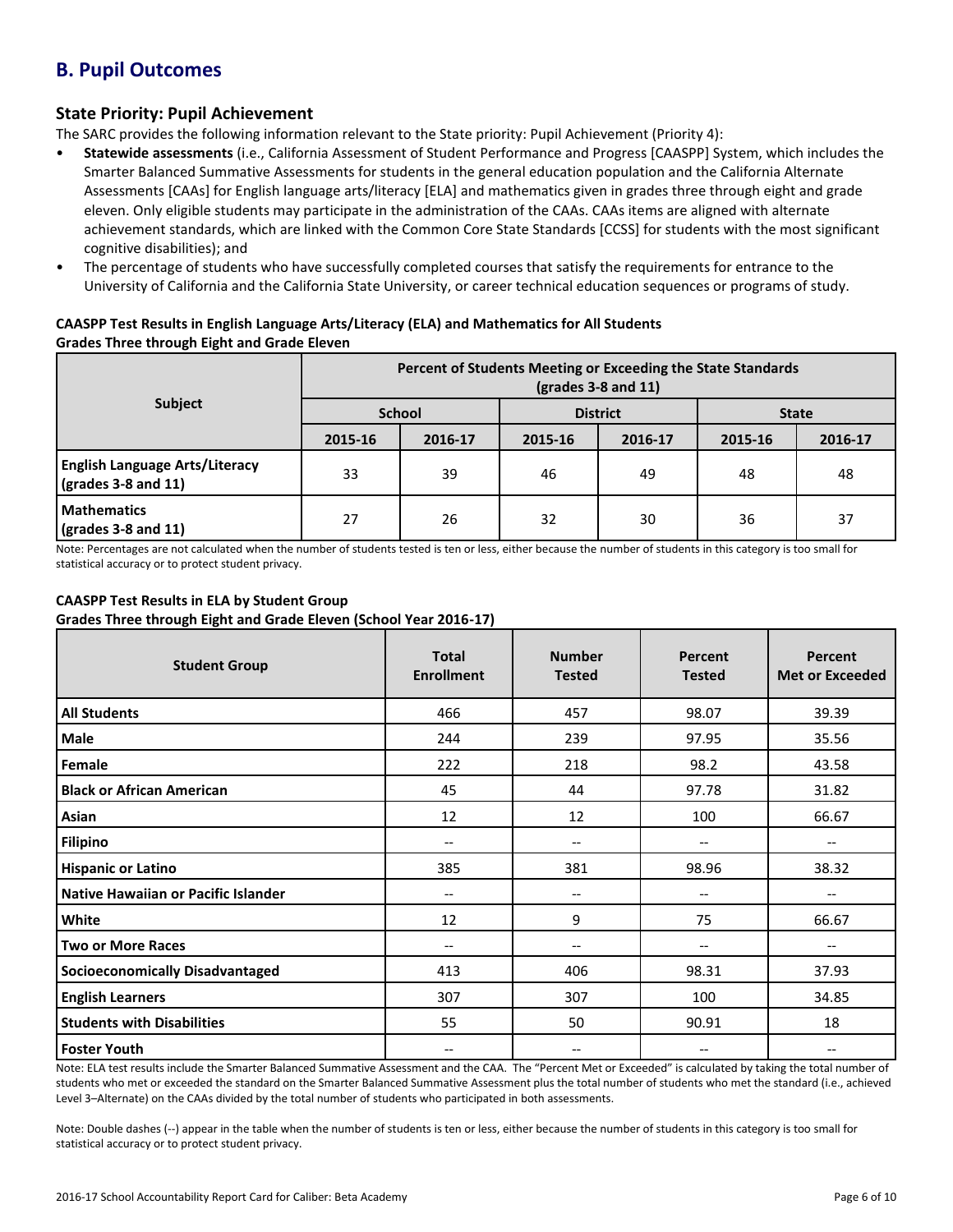Note: The number of students tested includes all students who participated in the test whether they received a score or not; however, the number of students tested is not the number that was used to calculate the achievement level percentages. The achievement level percentages are calculated using only students who received scores.

#### **CAASPP Test Results in Mathematics by Student Group Grades Three through Eight and Grade Eleven (School Year 2016-17)**

| <b>Student Group</b>                   | <b>Total</b><br><b>Enrollment</b> | <b>Number</b><br><b>Tested</b>        | Percent<br><b>Tested</b> | Percent<br><b>Met or Exceeded</b> |
|----------------------------------------|-----------------------------------|---------------------------------------|--------------------------|-----------------------------------|
| <b>All Students</b>                    | 466                               | 454                                   | 97.42                    | 25.83                             |
| <b>Male</b>                            | 244                               | 237                                   | 97.13                    | 27.97                             |
| Female                                 | 222                               | 217                                   | 97.75                    | 23.5                              |
| <b>Black or African American</b>       | 45                                | 42                                    | 93.33                    | 19.05                             |
| Asian                                  | 12                                | 12                                    | 100                      | 25                                |
| <b>Filipino</b>                        | $-$                               | $\overline{\phantom{a}}$              | --                       | --                                |
| <b>Hispanic or Latino</b>              | 385                               | 380                                   | 98.7                     | 25.07                             |
| Native Hawaiian or Pacific Islander    | --                                | $\hspace{0.05cm}$ – $\hspace{0.05cm}$ | --                       | --                                |
| White                                  | 12                                | 9                                     | 75                       | 55.56                             |
| <b>Two or More Races</b>               | --                                | $\hspace{0.05cm}$ – $\hspace{0.05cm}$ | $\overline{\phantom{m}}$ | --                                |
| <b>Socioeconomically Disadvantaged</b> | 413                               | 404                                   | 97.82                    | 24.81                             |
| <b>English Learners</b>                | 307                               | 306                                   | 99.67                    | 23.2                              |
| <b>Students with Disabilities</b>      | 55                                | 49                                    | 89.09                    | 14.58                             |
| <b>Foster Youth</b>                    | --                                | --                                    |                          |                                   |

Note: Mathematics test results include the Smarter Balanced Summative Assessment and the CAA. The "Percent Met or Exceeded" is calculated by taking the total number of students who met or exceeded the standard on the Smarter Balanced Summative Assessment plus the total number of students who met the standard (i.e., achieved Level 3–Alternate) on the CAAs divided by the total number of students who participated in both assessments.

Note: Double dashes (--) appear in the table when the number of students is ten or less, either because the number of students in this category is too small for statistical accuracy or to protect student privacy.

Note: The number of students tested includes all students who participated in the test whether they received a score or not; however, the number of students tested is not the number that was used to calculate the achievement level percentages. The achievement level percentages are calculated using only students who received scores.

#### **CAASPP Test Results in Science for All Students**

#### **Grades Five, Eight, and Ten**

|                               | Percent of Students Scoring at Proficient or Advanced |               |         |                 |              |         |  |  |  |
|-------------------------------|-------------------------------------------------------|---------------|---------|-----------------|--------------|---------|--|--|--|
| <b>Subject</b>                |                                                       | <b>School</b> |         | <b>District</b> | <b>State</b> |         |  |  |  |
|                               | 2014-15                                               | 2015-16       | 2014-15 | 2015-16         | 2014-15      | 2015-16 |  |  |  |
| Science (grades 5, 8, and 10) |                                                       |               |         |                 |              |         |  |  |  |

Note: Science test results include California Standards Tests (CSTs), California Modified Assessment (CMA), and California Alternate Performance Assessment (CAPA) in grades five, eight, and ten.

Note: Scores are not shown when the number of students tested is ten or less, either because the number of students in this category is too small for statistical accuracy or to protect student privacy.

Note: The 2016-17 data are not available. The California Department of Education is developing a new science assessment based on the Next Generation Science Standards for California Public Schools (CA NGSS). The new California Science Test (CAST) was piloted in spring 2017. The CST and CMA for Science will no longer be administered.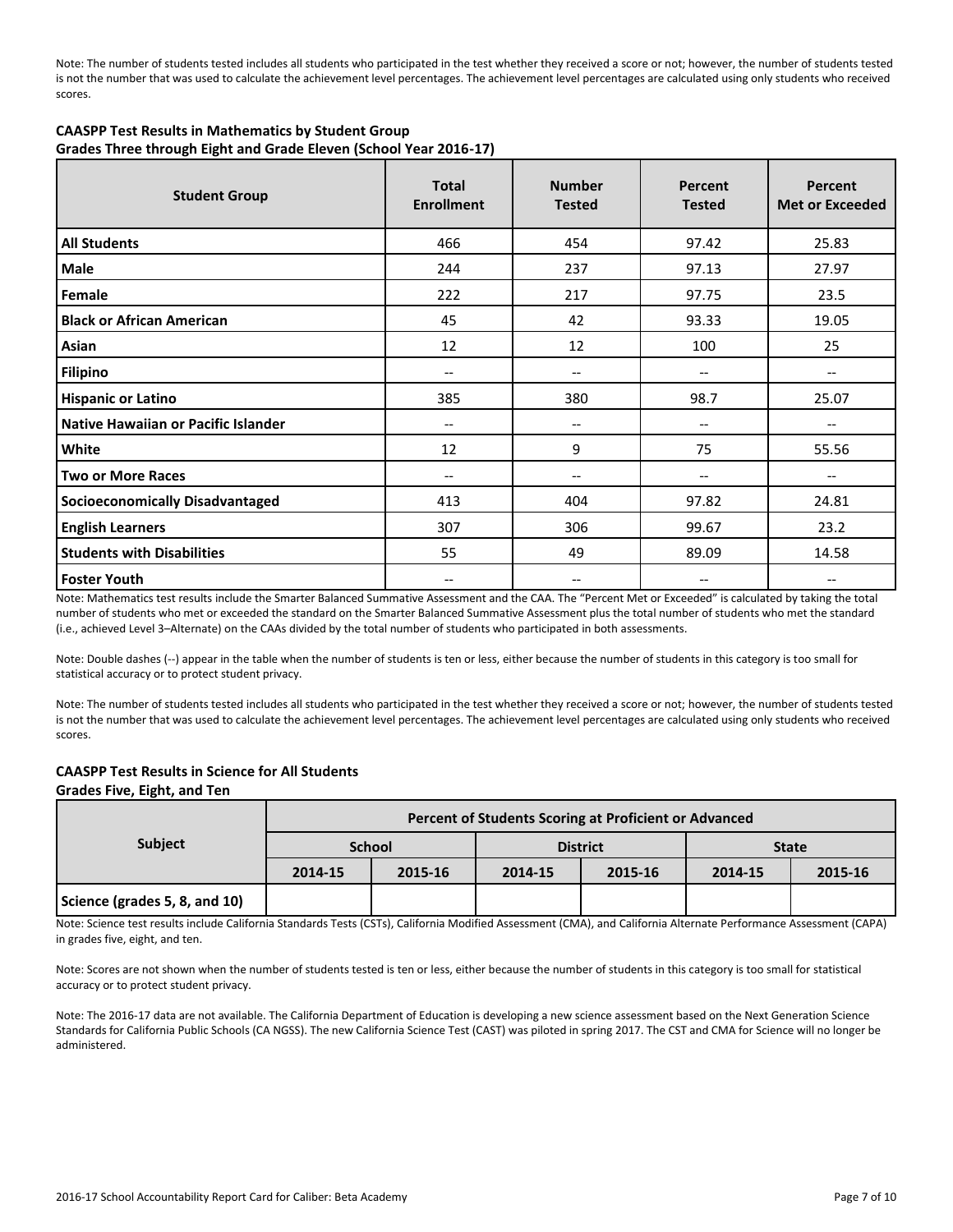### **State Priority: Other Pupil Outcomes**

The SARC provides the following information relevant to the State priority: Other Pupil Outcomes (Priority 8):

Pupil outcomes in the subject areas of physical education.

#### **California Physical Fitness Test Results (School Year 2016-17)**

| Grade<br>Level | <b>Percent of Students Meeting Fitness Standards</b> |                              |                             |  |  |  |
|----------------|------------------------------------------------------|------------------------------|-----------------------------|--|--|--|
|                | <b>Four of Six Standards</b>                         | <b>Five of Six Standards</b> | <b>Six of Six Standards</b> |  |  |  |

Note: Percentages are not calculated when the number of students tested is ten or less, either because the number of students in this category is too small for statistical accuracy or to protect student privacy.

### **C. Engagement**

#### **State Priority: Parental Involvement**

The SARC provides the following information relevant to the State priority: Parental Involvement (Priority 3):

• Efforts the school district makes to seek parent input in making decisions for the school district and each schoolsite.

#### **Opportunities for Parental Involvement (School Year 2017-18)**

Caliber: Beta Academy hosts parent education opportunities and has an active parent community. We provide translators for every parent activity to support our spanish speaking parents and host events such as: Back to School Night, Orientation, Positive Behavior Showcase, Fall Festival, Science Night, Reading Night, Coding Night, High School Night, Winter Concert, and various beautification days. Many parents volunteer throughout the school day in the classroom, library, cafeteria and around campus.

#### **State Priority: School Climate**

The SARC provides the following information relevant to the State priority: School Climate (Priority 6):

- Pupil suspension rates;
- Pupil expulsion rates; and
- Other local measures on the sense of safety.

#### **Suspensions and Expulsions**

|                    | <b>School</b> |         |         | <b>District</b> |         |         | <b>State</b> |         |         |
|--------------------|---------------|---------|---------|-----------------|---------|---------|--------------|---------|---------|
| Rate               | 2014-15       | 2015-16 | 2016-17 | 2014-15         | 2015-16 | 2016-17 | 2014-15      | 2015-16 | 2016-17 |
| <b>Suspensions</b> | 0.0           | 0.0     | 3.5     | 6.3             | 4.5     | 4.7     | 3.8          | 3.7     | 3.6     |
| <b>Expulsions</b>  | 0.0           | 0.0     | 0.0     | 0.0             | 0.0     | 0.0     | 0.1          | 0.1     | 0.1     |

#### **School Safety Plan (School Year 2017-18)**

Caliber: Beta Academy maintains a school and student safety plan and has trained school staff and students on the safety procedures outlined in the plan.

This safety plan includes the following:

- School Safety Team
- Annual Safety Goals
- Policies & Procedures
- Child Abuse Policy & Procedure
- Sexual Harassment Policy & Procedure
- Suspension and Expulsion / Due Process
- Dress and Groom Policy
- Employee Security Policy
- Campus Visitor Policy
- Emergency Disaster Procedures & Drills
- Drill Schedules & Report
- Emergency Contact Information
- Procedures for Ingress & Egress
- Emergency Evacuation: Principal's check list
- Emergency Evacuation: Teacher's checklist
- School Site Chain-of-Command Organization Chart
- School Site Evacuation Map
- Off Campus Evacuation Map
- Emergency/Crisis 1st Level Response Protocol

Caliber: Beta Academy also abides by WCCUSD policies relating to Maintenance and Operations Services.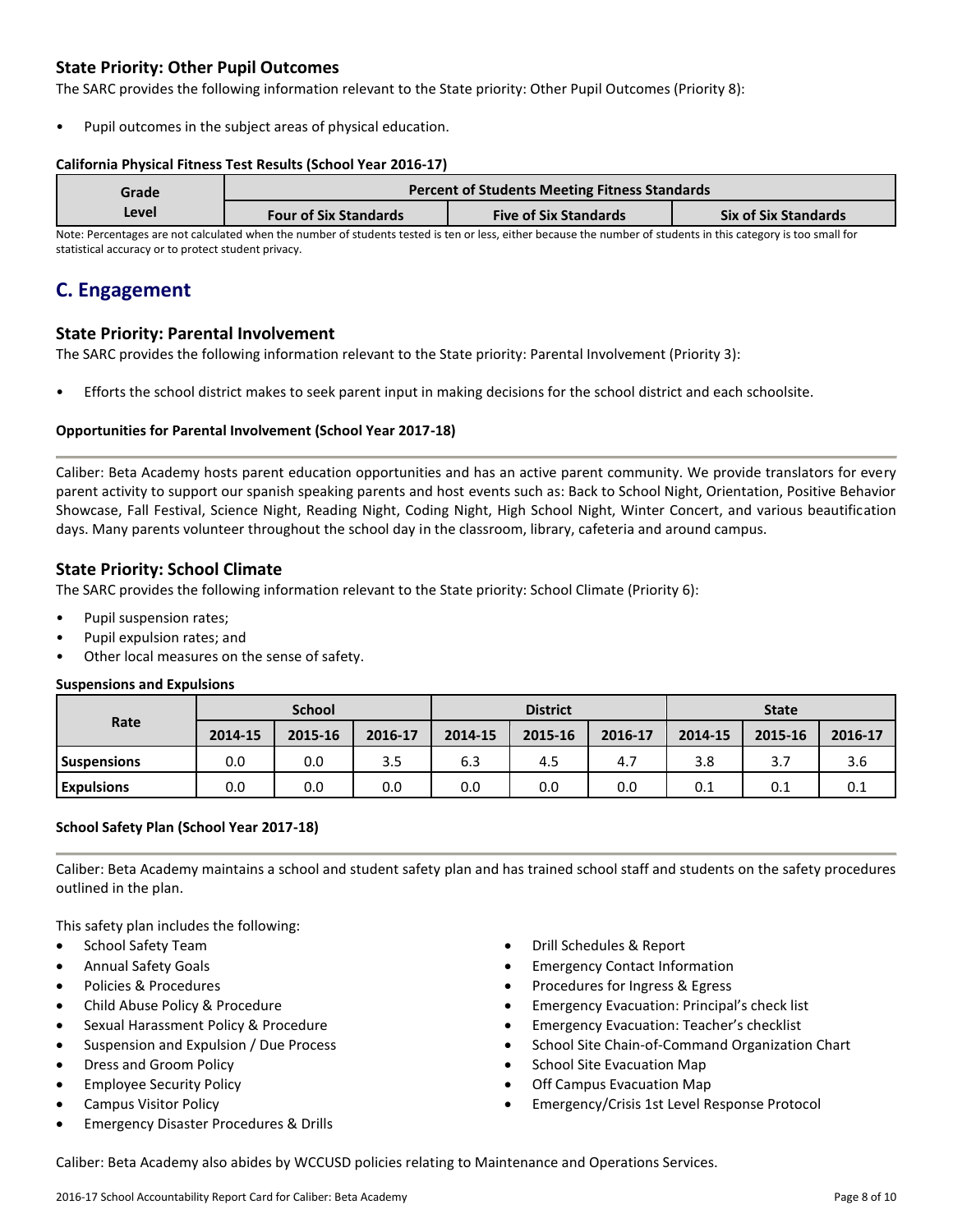# **D. Other SARC Information**

The information in this section is required to be in the SARC but is not included in the state priorities for LCFF.

#### **Federal Intervention Program (School Year 2017-18)**

| <b>Indicator</b>                                           | <b>School</b> | <b>District</b> |
|------------------------------------------------------------|---------------|-----------------|
| <b>Program Improvement Status</b>                          | Not in PI     | Not In PI       |
| <b>First Year of Program Improvement</b>                   |               |                 |
| Year in Program Improvement*                               |               |                 |
| Number of Schools Currently in Program Improvement         | N/A           |                 |
| <b>Percent of Schools Currently in Program Improvement</b> | N/A           | 50              |

Note: Cells with N/A values do not require data.

#### **Average Class Size and Class Size Distribution (Elementary)**

|                |                             |          | 2014-15                  |              | 2015-16                     |                          |           | 2016-17 |                             |                          |           |       |
|----------------|-----------------------------|----------|--------------------------|--------------|-----------------------------|--------------------------|-----------|---------|-----------------------------|--------------------------|-----------|-------|
| Grade          | Avg.                        |          | <b>Number of Classes</b> |              | Avg.                        | <b>Number of Classes</b> |           |         | Avg.                        | <b>Number of Classes</b> |           |       |
| Level          | <b>Class</b><br><b>Size</b> | $1 - 20$ | 21-32                    | $33+$        | <b>Class</b><br><b>Size</b> | $1 - 20$                 | $21 - 32$ | $33+$   | <b>Class</b><br><b>Size</b> | $1 - 20$                 | $21 - 32$ | $33+$ |
| К              | 83                          |          |                          | 1            | 95                          |                          |           | 1<br>Ŧ. | 91                          |                          |           | Ŧ.    |
| 1              | 59                          |          |                          | 1            | 93                          |                          |           |         | 92                          |                          |           |       |
| $\overline{2}$ | 58                          |          |                          | 1            | 91                          |                          |           | 1       | 92                          |                          |           | 1     |
| 3              | 50                          |          |                          | $\mathbf{1}$ | 94                          |                          |           | 1       | 92                          |                          |           |       |
| 4              |                             |          |                          |              | 47                          | $\mathbf{1}$             |           | 1       | 94                          |                          |           |       |
| 6              | 46                          |          |                          | $\mathbf{1}$ | 61                          |                          |           | 1       | 43                          |                          |           |       |
| Other          |                             |          |                          |              |                             |                          |           |         | 92                          |                          |           |       |

Number of classes indicates how many classes fall into each size category (a range of total students per class).

#### **Academic Counselors and Other Support Staff (School Year 2016-17)**

| <b>Title</b>                                               | <b>Number of FTE</b><br><b>Assigned to School</b> | <b>Average Number of Students per</b><br><b>Academic Counselor</b> |  |
|------------------------------------------------------------|---------------------------------------------------|--------------------------------------------------------------------|--|
| <b>Academic Counselor</b>                                  | 0                                                 | n/a                                                                |  |
| <b>Counselor (Social/Behavioral or Career Development)</b> |                                                   | N/A                                                                |  |
| Library Media Teacher (Librarian)                          | 0                                                 | N/A                                                                |  |
| Library Media Services Staff (Paraprofessional)            | 0                                                 | N/A                                                                |  |
| Psychologist                                               | .5                                                | N/A                                                                |  |
| <b>Social Worker</b>                                       |                                                   | N/A                                                                |  |
| <b>Nurse</b>                                               | $\cdot$ 1                                         | N/A                                                                |  |
| <b>Speech/Language/Hearing Specialist</b>                  | .5                                                | N/A                                                                |  |
| <b>Resource Specialist</b>                                 | 3                                                 | N/A                                                                |  |
| Other                                                      |                                                   | N/A                                                                |  |

Note: Cells with N/A values do not require data.

\*One Full Time Equivalent (FTE) equals one staff member working full time; one FTE could also represent two staff members who each work 50 percent of full time.